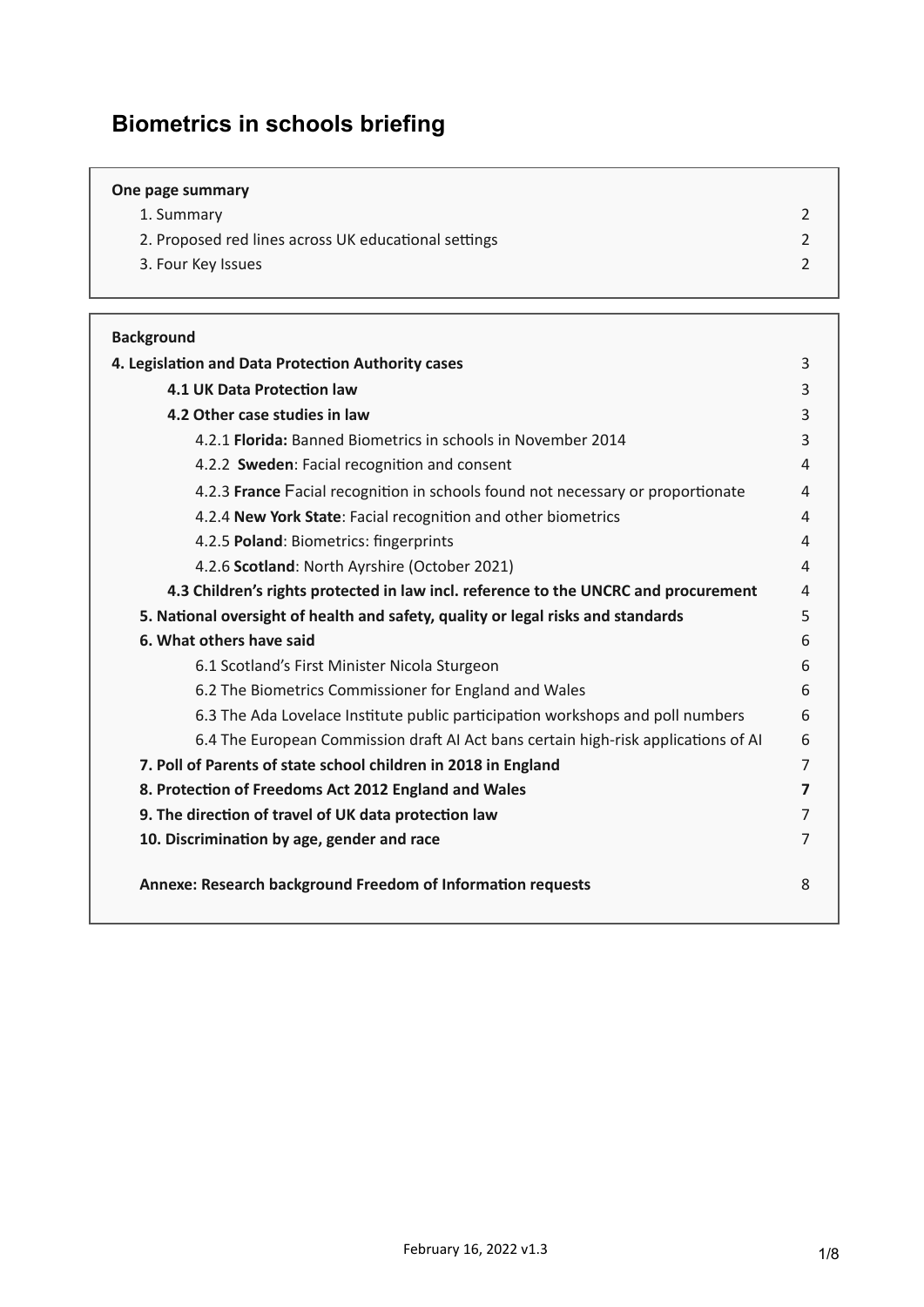### **1. Summary**

It is inappropriate and unsafe for us to normalise the expectation in children that they must use their bodies in trivial transactions, particularly in situations that are non-consensual, under peer pressure or imbalances of power. Especially seen in the context of the importance of children understanding consent, in the *Everyone's Invited<sup>[1](#page-1-2)</sup>* work in schools.

<span id="page-1-4"></span>If we deviate from the GDPR and regulatory decisions made in other countries it suggests we have a lower standard of data protection than expected in the EU. The disregard for legislation dealing with children's data undermines the value of the DPA 2018 and comparisons for UK - EU GDPR adequacy. Children's rights are protected under various legislation to which countries in the UK are signatories.

What we accept in the UK sends a message to industry and governments worldwide as acceptable practice regards children and biometrics. Our inaction here will be used to undermine children's rights in other places. Should children ever need to use biometrics in schools at all? Biometrics should never be considered necessary or proportionate for tasks children have to do; borrowing school library books or buying snacks at break. Today's uses trivialise biometric data that may be appropriate in high risk or high security settings, as something children should be expected to trade, simply for a slice of a pizza.

Where do we draw the line?

# <span id="page-1-0"></span>**2. Proposed red lines across UK educational settings**

- Prohibition on processing biometric data in canteens and cashless payment systems.
- Prohibition on processing biometric data to borrow library books.
- Prohibition on all processing of biometric data across UK educational settings, with exceptions for accessibility (e.g. eye controls of systems for children with disabilities).
- Call for a moratorium on all biometric technology and use of bodily data in schools until September 2023 or until the Information Commissioner carries out an assessment of the use of children's data across UK educational settings, whichever occurs later. (Face, fingerprints, eye scans, vein and palm scanning, gait and emotional detection and processing.)

### <span id="page-1-1"></span>**3. Four Key Issues**

**1. Legality.** Consent is made invalid by the imbalance of power between the school and data subject. Children cannot consent to what they cannot fully understand and extra protections should be obligatory. The legal test of proportionality and whether it is 'necessary in a democratic society' therefore requires some form of impact or risk assessment. The least intrusive option must be used.

**2. The regulatory function of the ICO has failed to regulate widespread adoption of biometrics in schools.** The ICO has no data on types of biometrics systems used in schools, hardware and software used, suppliers and schools that are using biometrics. There are no requirements for technical standards or specific registration of biometric system suppliers at the ICO nor the DfE. This means it is a free-for-all which companies, from which countries, can get their products introduced into the UK education system, and gain access to millions of UK children's lives and personal data.

<span id="page-1-5"></span>**3. Current advice<sup>[2](#page-1-3)</sup> to schools in England and Wales issued by the Department for Education on the use of biometric technology.** It is out of date (March 2018). It still cites the Data Protection Act 1998 not the GDPR or UK Data Protection Act 2018, and its contents focus on the Protection of Freedoms Act 2012 and processing fingerprints.

<span id="page-1-2"></span>*[1](#page-1-4)* BBC (March 2021) Everyone's Invited: Schools abuse helpline and review launched https://www.bbc.co.uk/news/education-56588166

<span id="page-1-3"></span>Department for Education Guidance (2018) Protection of children's biometric information in schools [2](#page-1-5) https://www.gov.uk/government/publications/protection-of-biometric-information-of-children-in-schools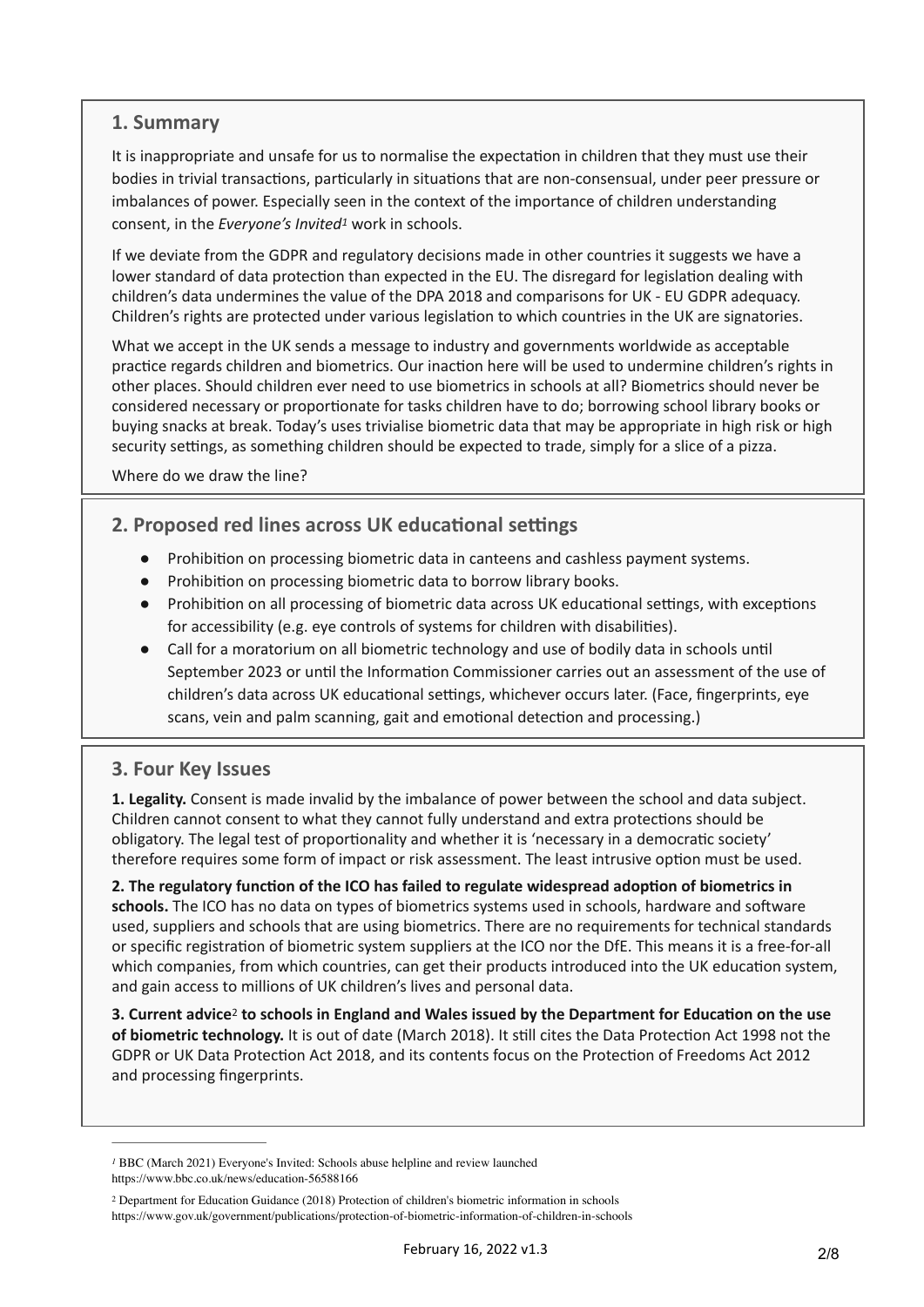4**. Absence of accountability, oversight or redress.** The use of technology must be conducted and held to account within a clear and unambiguous framework of legitimacy and transparency. Article 13 of the ECHR gives people a Right to Redress where their human rights are infringed. Yet for children, at scale, there is no body with accountability or place to turn to seek correction of errors, failures from discrimination or products that do not work, or where a child has their rights harmed.

### <span id="page-2-0"></span>**4. Legislation, Court and Data Protection Authority cases**

#### <span id="page-2-1"></span>**4.1 UK Data Protection Law**

The GDPR recognises that children merit specific protection with regard to their personal data, as they may be less aware of the risks, consequences and safeguards concerned and their rights in relation to the processing of personal data. (Recital 38)

As a data controller any educational setting must protect pupils' personal data, which includes biometric data, in accordance with the Data Protection Act 2018. Facial recognition technology involves the processing of sensitive biometric data, which is defined as "special category data" under Article 9 of the Act, and is as such, subject to a high level of protection.

In order to process sensitive biometric data, controllers must identify both a lawful basis under Article 6 and a separate condition for processing under Article 9, some of which require additional conditions and safeguards under UK law, set out in Schedule 1 of the DPA 2018. If a purpose can be identified, **it could only be considered a lawful purpose under the DPA if no less intrusive methods could be used to achieve the same aim**. (Articles 6, and 9)

Data protection by design and default (Article 25) means that *"measures [that] shall ensure that by default personal data are not made accessible without the individual's intervention to an indefinite number of natural persons."* It is very unclear in school-parent-child communications who will have access to which data, for what purposes, and if and how families will be notified when this changes.

#### <span id="page-2-2"></span>**4.2 Other case studies in law**

<span id="page-2-3"></span>**4.2.1 Florida: Banned Biometrics in schools in November 2014**

<https://www.flsenate.gov/Session/Bill/2014/0188/BillText/c2/PDF>

#### See lines 51-66: The bill passed by [113 Yeas to 1 Nay](https://www.flsenate.gov/Session/Bill/2014/0188/Vote/HouseVote_s0188c2583.PDF)

*"(1) An agency or institution as defined in s. 1002.22(1) may not:*

*(a) Collect, obtain, or retain information on the political affiliation, voting history, religious affiliation, or biometric information of a student or a parent or sibling of the student.*

*For purposes of this subsection, the term "biometric information" means information collected from the electronic measurement or evaluation of any physical or behavioral characteristics that are attributable to a single person, including fingerprint characteristics, hand characteristics, eye characteristics, vocal characteristics, and any other physical characteristics used for the purpose of electronically identifying that person with a high degree of certainty.*

 *Examples of biometric information include, but are not limited to, a fingerprint or hand scan, a retina or iris scan, a voice print, or a facial geometry scan."*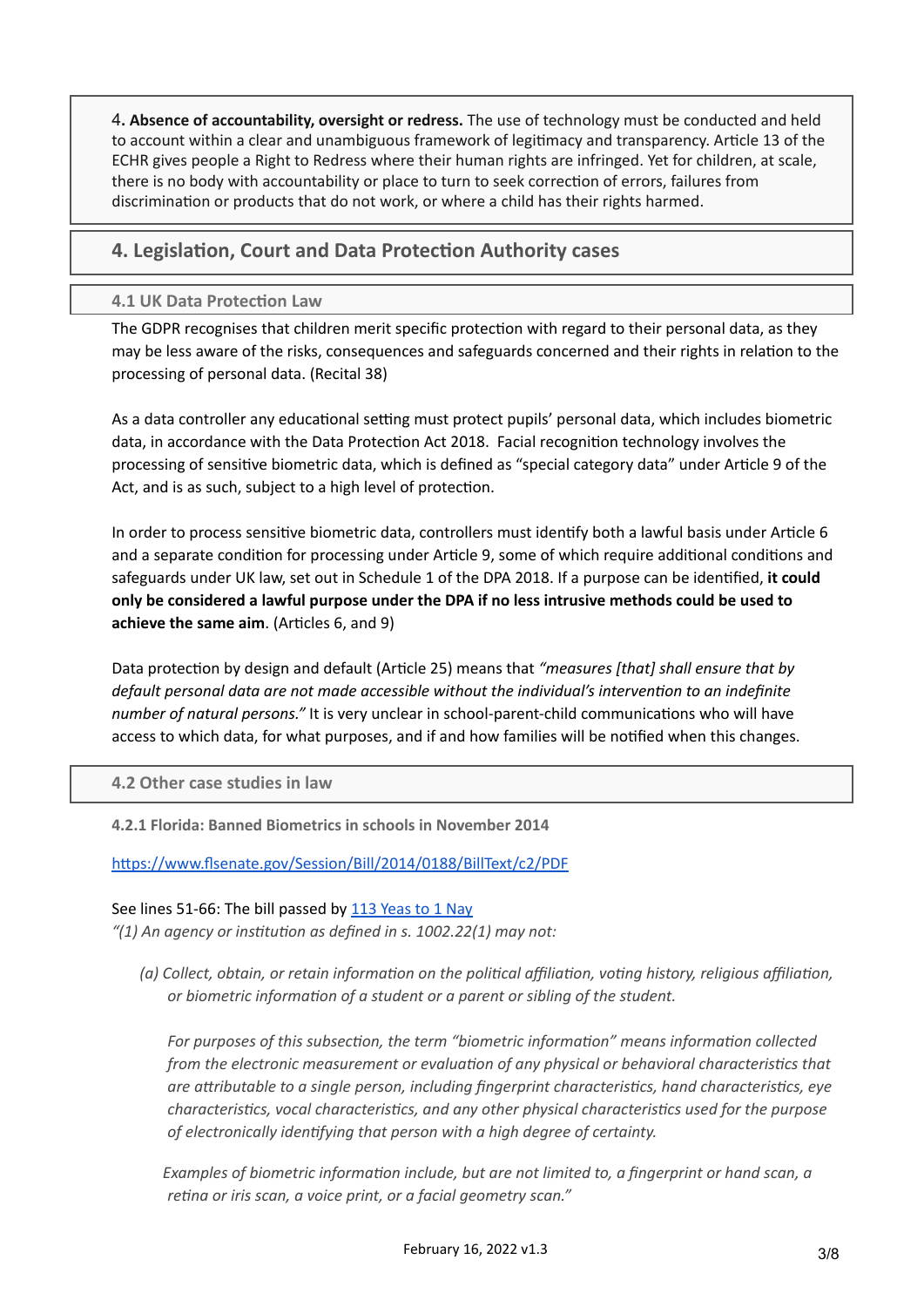#### <span id="page-3-0"></span>**4.2.2 Sweden: Facial recognition and consent (2020)**

<span id="page-3-11"></span>[Sweden issued its first fine under GDPR](https://www.bbc.co.uk/news/technology-49489154)<sup>3</sup>as a result of its case. The key finding was that consent was not a valid legal basis given the imbalance of power between the data subject and the controller.

#### <span id="page-3-1"></span>**4.2.3 France: Courts and authorities find that facial recognition is not necessary and proportionate**

<span id="page-3-12"></span>[A French court canceled](https://forum.technopolice.fr/assets/uploads/files/1582802422930-1090394890_1901249.pdf)<sup>[4](#page-3-7)</sup> a decision in 2020 by the South-Est Region of France (Provence-Alpes-Côte d'Azur – PACA) to undertake a series of tests using facial recognition at the entrance of two High schools considering that this would be illegal. This is the first decision ever by a French Court applying the General Data Protection Regulation (GDPR) on Facial Recognition Technologies (FRTs). The French data protection authority, the CNIL, ordered high schools in Nice and Marseille to end their facial-recognition programs. The controller had failed to demonstrate that its objectives could not have been achieved by other, less intrusive means.

#### <span id="page-3-2"></span>**4.2.4 New York State: Facial recognition and other biometrics (2020)**

<span id="page-3-13"></span>All biometric technology was suspended in New York State schools until July 2022<sup>[5](#page-3-8)</sup>, enacted December 2020, primarily because the FR being introduced created controversy, but the bill also covers other biometric technologies.Privacy group EPIC commented, *"The ban will last for two years or until a study by the State Education Department is complete and finds that facial recognition technology is appropriate for use in schools, whichever takes longer."*

#### <span id="page-3-3"></span>**4.2.5 Poland: Biometrics: fingerprints (2020)**

<span id="page-3-14"></span>In 2020 a school in Poland was fined and banned from using biometric fingerprint technology<sup>[6](#page-3-9)</sup> in the school canteen. The Data Protection Authority found the introduction of fingerprints created an unequal treatment of students, as it favoured students who used biometric identification. The authority considered the use of biometric data, "significantly disproportionate".

#### <span id="page-3-4"></span>**4.2.6 Scotland: North Ayrshire (October 2021)**

Some of the wording in forms sent to families in this latest rollout in Scotland makes accepting seem compulsory. A tick-box exercise is not valid. Context affects the nature of its 'freely given' conditions.

The suggestion that teenagers 14+ are able to consent on their own that is claimed in correspondence between the Scottish council and company, could only be valid if the process had been fully informed and freely given. We'd argue it is neither.

North Ayrshire put its rollout on pause, on October 22nd, 2021 a week after it began the rollout. At the time of writing (Feb 2022) there has been no decision taken yet by the ICO.

#### <span id="page-3-5"></span>**4.3 Children's human rights are protected in law**

<span id="page-3-15"></span>The right to privacy is also enshrined in Article 8 of the European Convention on Human Rights (ECHR). Children's rights were enshrined in Welsh law over ten years ago, under the Rights of Children and Young Persons (Wales) Measure 2011<sup>[7](#page-3-10)</sup> that incorporated the United Nations Convention on the Rights of the

<span id="page-3-6"></span>[<sup>3</sup>B](#page-3-11)BC (2019) Facial recognition: School ID checks lead to GDPR fine. https://www.bbc.co.uk/news/technology-49489154

<span id="page-3-7"></span>[<sup>4</sup>](#page-3-12) Christakis, (2020). First Ever Decision of a French Court Applying GDPR to Facial Recognition https://ai-regulation.com/first-decision-ever-of-a-french-court-applying-gdpr-to-facial-recognition/

<span id="page-3-8"></span>NY State schools ban https://www.nysenate.gov/legislation/bills/2019/a6787 and EPIC https://epic.org/2020/12/new-york-enacts-law- [5](#page-3-13) suspending.html

<span id="page-3-9"></span><sup>&</sup>lt;sup>6</sup>Poland (2020) Fine for processing students' fingerprints imposed on a school

https://edpb.europa.eu/news/national-news/2020/fine-processing-students-fingerprints-imposed-school\_en

<span id="page-3-10"></span>Rights of Children and Young Persons (Wales) Measure 2011 https://www.legislation.gov.uk/mwa/2011/2/contents From May 2014, the Welsh [7](#page-3-15) Ministers must, when exercising any of their functions, have due regard to the requirements of the Convention (UNCRC)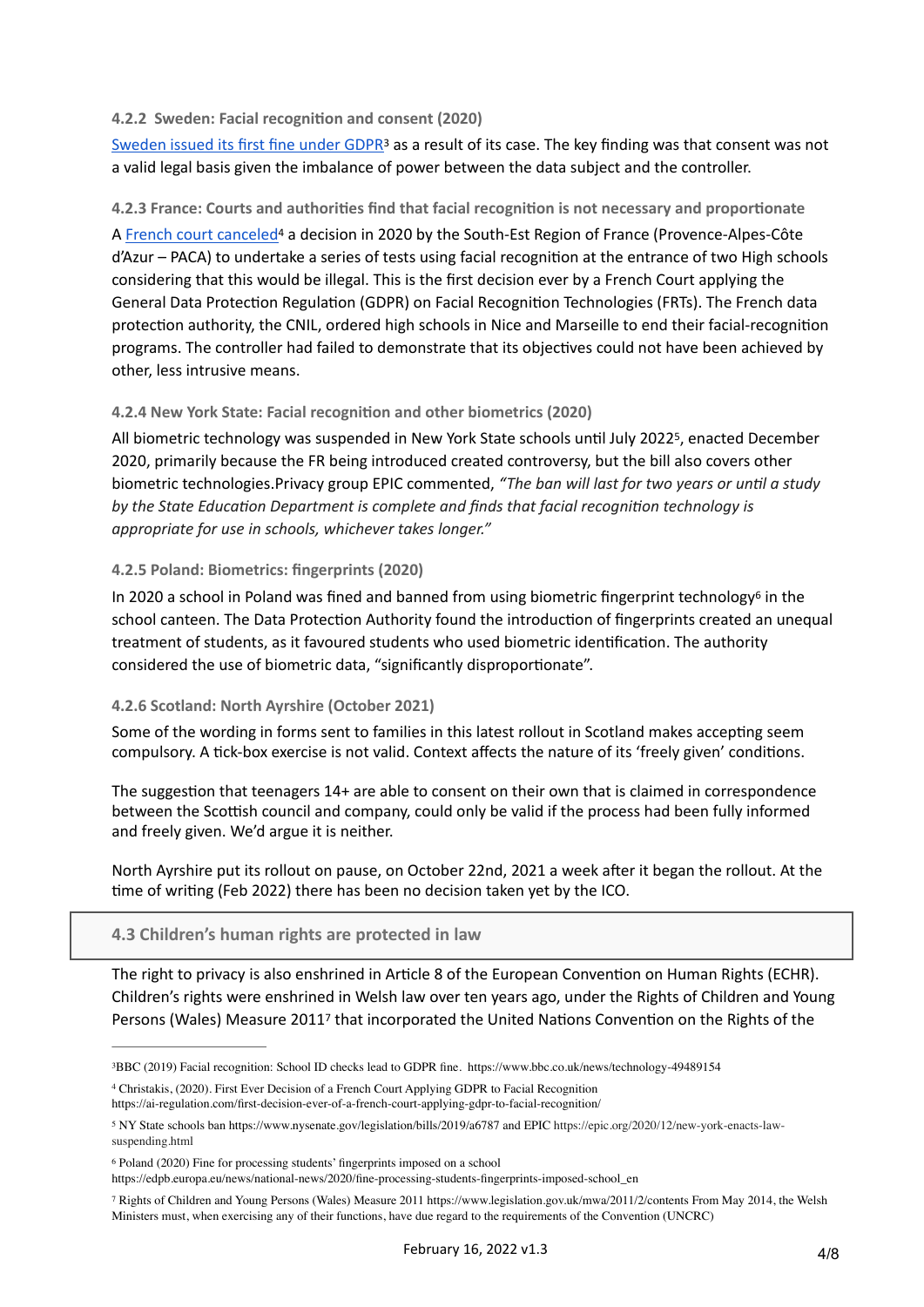Child into domestic law. Since May 2014, the Welsh Ministers must, when exercising any of their functions, have due regard to the requirements of the UNCRC. In Scotland is currently in the process of incorporating the UNCRC into domestic law. Under the UNCRC Article 16: "No child shall be subjected to arbitrary or unlawful interference with his or her privacy." As per Article 16(2), "The child has the right to the protection of the law against such interference."

Facial recognition for the purpose of payment is likely in violation of the Human Rights Act 1998, where the law states that the privacy invasion must be proportionate to the threat, and a potential infringement of rights under the UNCRC and the ECHR.

Furthermore, the UNCRC Committee on the Rights of the Child General comment No.16 (2013)<sup>[8](#page-4-1)</sup> para B(1)(27) says that States should not invest public finances and other resources in business activities that violate children's rights. In order to meet this standard, a human rights impact assessment is required.

### <span id="page-4-0"></span>5. National oversight of health and safety, quality or legal risks and standards

The EU decisions against using facial recognition in schools were acknowledged by the UK Information Commissioner in their June 2021 report, page 22[, '](https://ico.org.uk/media/2619985/ico-opinion-the-use-of-lfr-in-public-places-20210618.pdf)The use of live facial recognition technology in public places.'[9](#page-4-2)

<span id="page-4-5"></span><span id="page-4-4"></span>*"In 2019, data protection authorities (DPAs) in France and Sweden took action against controllers using facial recognition in schools. The Swedish regulator issued a monetary penalty under the GDPR to a local authority which instructed schools to use facial recognition to track pupil attendance. The school had sought to base the processing on consent. However, the Swedish DPA considered that consent was not a valid legal basis given the imbalance between the data subject and the controller. (our emphasis)*

<span id="page-4-6"></span>*"The French regulator raised concerns about a facial recognition trial commissioned by the Provence-Alpes-Côte d'Azur Regional Council, and which took place in two schools to control access by pupils and visitors. The regulator's concerns were subsequently supported by a regional court in 2020. It concluded that free and informed consent of students had not been obtained and the controller had failed to demonstrate that its objectives could not have been achieved by other, less intrusive means." (our emphasis)*

The ICO, when asked (FOI request, July 2021) about biometrics in schools and consent, processing, complaints and any action taken by the ICO, responded: "We cannot report on the background of complainants or whether their complaints relate to consent and biometric data. This is because we do not need to routinely report on this type of information for our business purposes.<sup>[10](#page-4-3)"</sup>

A limited number of providers operate at scale across unrelated educational settings. There is a lack of assessment at national level of cumulative risks or forward looking future risks for children at scale from different schools, not done in any single school or authority's privacy impact assessment. While on the one hand the level of due diligence needed is missing in schools to assess the quality, health and safety, legal and human rights questions in procurement, the cost of carrying out any data risk assessment is duplicated at each educational setting in its own procurement process.

<span id="page-4-1"></span><sup>&</sup>lt;sup>8</sup>The UN Committee on the Rights of the Child General comment No. 16 (2013) on State obligations regarding the impact of the business sector on children's rights https://www2.ohchr.org/english/bodies/crc/docs/CRC.C.GC.16.pdf para B(1)(27)

<span id="page-4-2"></span>The Information Commissioner (June 2021) 'The use of live facial recognition technology in public places.' https://ico.org.uk/media/2619985/ [9](#page-4-5) ico-opinion-the-use-of-lfr-in-public-places-20210618.pdf

<span id="page-4-3"></span>[<sup>10</sup>](#page-4-6) https://www.whatdotheyknow.com/request/biometric\_data\_in\_education#incoming-1846830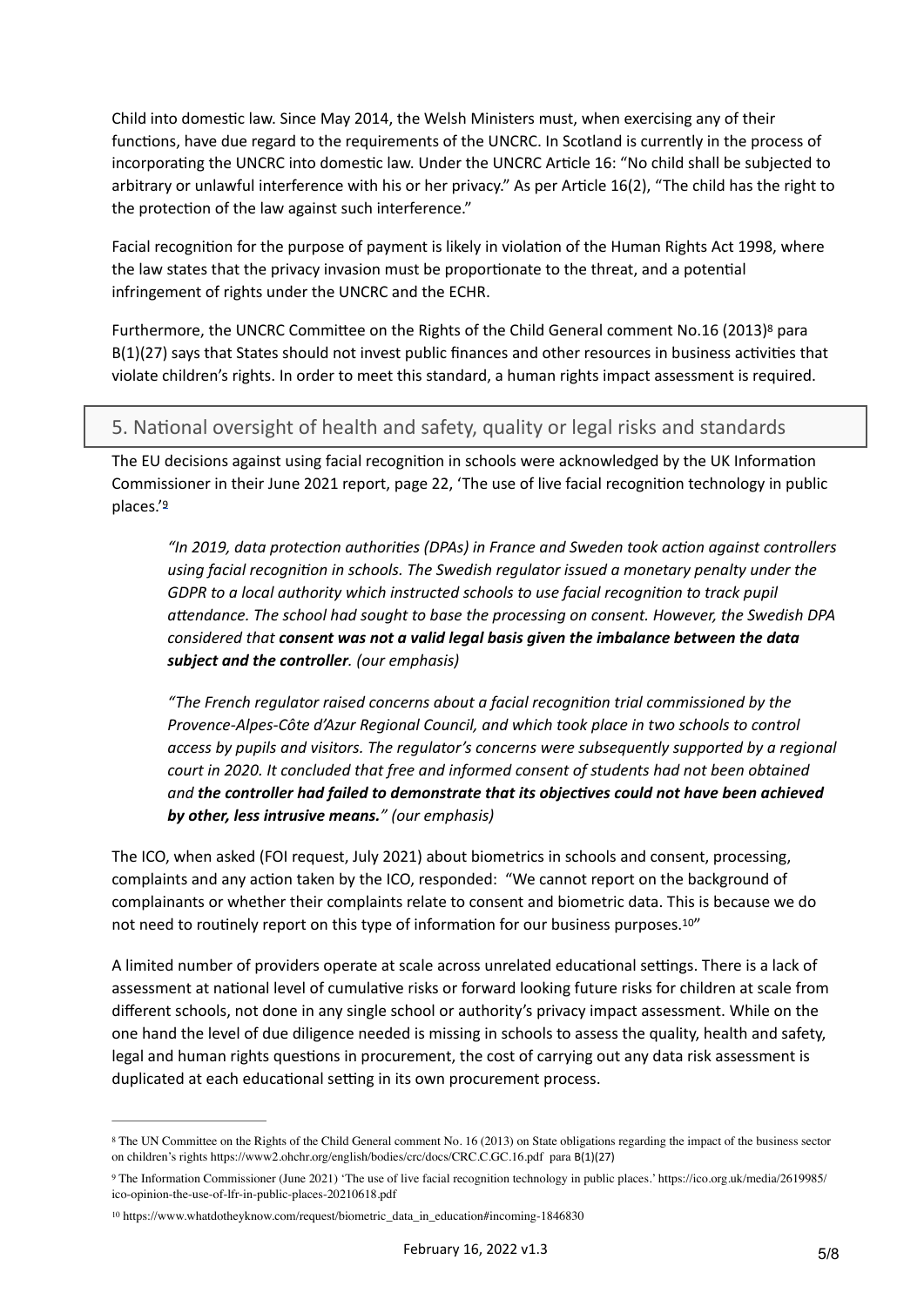No ICO or DfE requirements on technical standards, means procurement is a free-for-all which companies, from which countries, can get products into the UK education system. They not only extract children's sensitive personal data at scale, but the business intelligence of how the education systems are operated. This presents not only security risks, but risks to the provision of stable and sustainable systems, upon which the state education has become highly dependent.

### <span id="page-5-0"></span>6. What others have said

#### <span id="page-5-1"></span>6.1 Scotland's First Minister Nicola Sturgeon

In Ministerial Questions on October 28th the MSP, for North East Fife Willie Rennie, asked what the Scottish government position is on facial recognition in schools. **The First Minister, Nicola Sturgeon, responded that she felt the technologies "do not appear to be proportionate or necessary".**

#### <span id="page-5-2"></span>6.2 The Biometrics Commissioner for England and Wales

<span id="page-5-8"></span>**Fraser Sampson** was reported in the FT on October 17th<sup>11</sup> to have said, "if there is a less intrusive way, **that should be used."**

#### <span id="page-5-3"></span>6.3 The Ada Lovelace Institute public participation workshops and poll numbers

<span id="page-5-9"></span>**The Ada Lovelace Institute's 2019 call for a moratorium on biometric technologies like facial recognition was followed by a survey of public attitudes towards facial recognition**, published in the repor[t](https://www.adalovelaceinstitute.org/report/beyond-face-value-public-attitudes-to-facial-recognition-technology/) *[Beyond Face Value](https://www.adalovelaceinstitute.org/report/beyond-face-value-public-attitudes-to-facial-recognition-technology/)*.<sup>[12](#page-5-5)</sup> The survey showed that not only did the majority of the UK public want greater limitations on the use of facial recognition, but that a deeper understanding of public perspectives was needed to inform what would be considered as socially acceptable for these technologies. **They commissioned a nationally representative survey of 4,109 adults, undertaken in partnership with YouGov and revealed the majority are opposed to its use in schools (67%).[13](#page-5-6)**

**According to their public poll of 4,109 adults in 2019,** nearly half the public (46%) want the right to opt out of the use of facial recognition technology. **This figure is higher for people from minority ethnic groups (56%), for whom the technology is less accurate.**

**The Ada Lovelace Institute recommendations cluster around three issues:**

- <span id="page-5-10"></span>1. Developing more comprehensive legislation and regulation for biometric technologies.
- 2. Establishing an independent, authoritative body to provide robust oversight.
- <span id="page-5-11"></span>3. Ensuring minimum standards for the design and deployment of biometric technologies.

#### 6.4 The European Commission draft AI Act bans certain high-risk applications of AI.

In a joint opinion published in response, **the European Data Protection Board (EDPB) and the European Data Protection Supervisor (EDPS) also call for general ban on any use of AI for automated recognition of human features in publicly accessible spaces - such as of faces but also of gait, fingerprints, DNA, voice, keystrokes and other biometric or behavioural signals - in any context<sup>[14](#page-5-7)</sup>—which** *should* **include** educational settings.

<span id="page-5-4"></span>[<sup>11</sup>](#page-5-8) FT (October 2021) Facial recognition arrives in UK school canteens https://www.ft.com/content/af08fe55-39f3-4894-9b2f-4115732395b9

<span id="page-5-5"></span><sup>&</sup>lt;sup>[12](#page-5-9)</sup> Ada Lovelace Institute report on public attitudes to facial recognition (2019) https://www.adalovelaceinstitute.org/report/beyond-face-valuepublic-attitudes-to-facial-recognition-technology/

<span id="page-5-6"></span>Ada Lovelace Institute https://www.adalovelaceinstitute.org/report/citizens-biometrics-council/ **[13](#page-5-10)**

<span id="page-5-7"></span><sup>&</sup>lt;sup>[14](#page-5-11)</sup> EDPB-EDPS Joint Opinion 5/2021 on the proposal for a Regulation of the European Parliament and of the Council laying down harmonised rules on artificial intelligence (Artificial Intelligence Act) June 2021 (ref page 2/3)

https://edpb.europa.eu/system/files/2021-06/edpb-edps\_joint\_opinion\_ai\_regulation\_en.pdf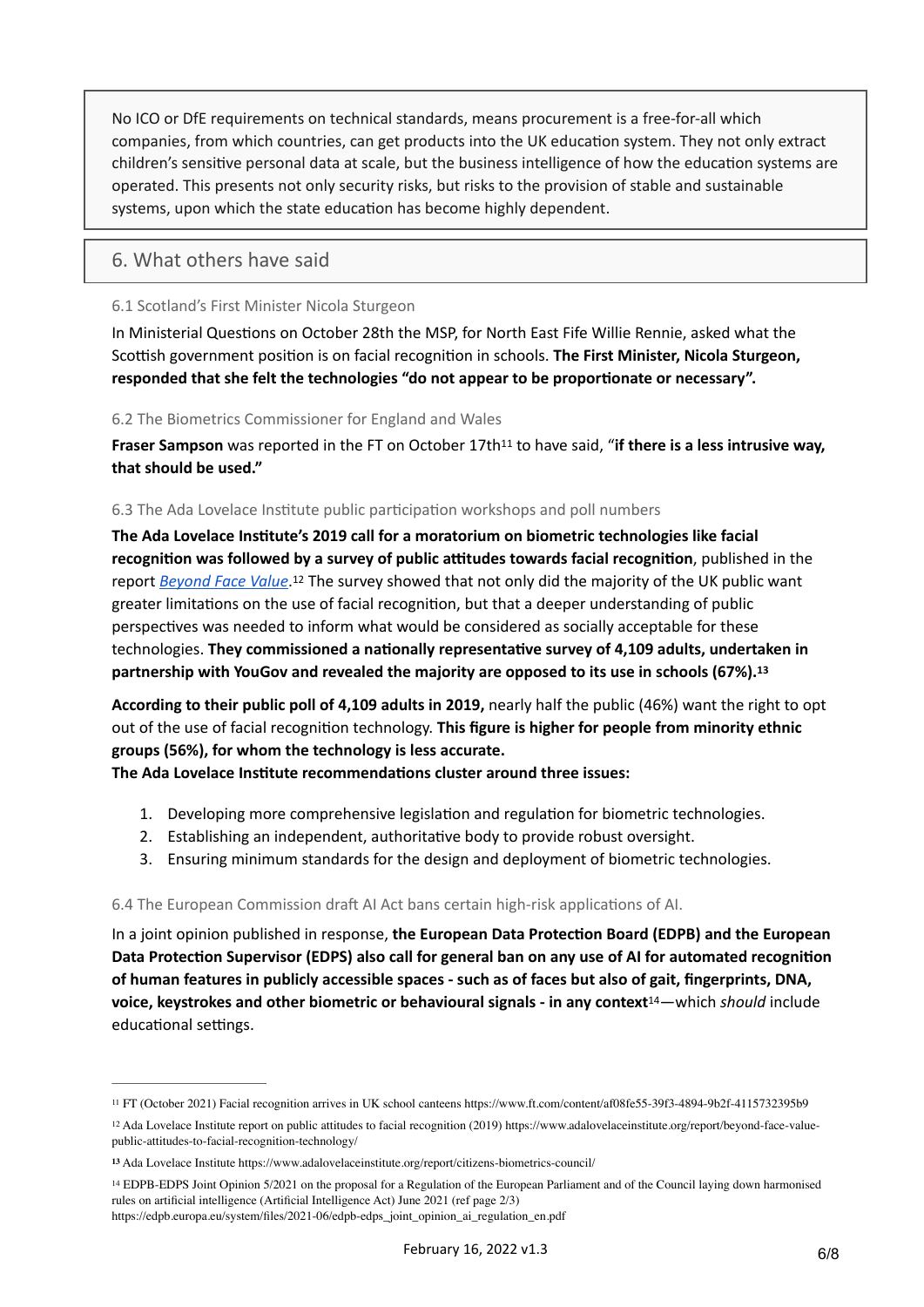### <span id="page-6-0"></span>7. Poll of Parents of state school children in 2018 in England

<span id="page-6-8"></span>Survation polled 1,004 parents of children aged 5-18 in state education in England on behalf of defenddigitalme in February 2018. Over a third (38%) of those who said their child's school uses biometric technology, said they were not offered a choice of whether to use this system or not[.](#page-6-3)<sup>[15](#page-6-3)</sup> That is despite the law that requires parental consent, the Protection of Freedoms Act 2012.

## <span id="page-6-1"></span>8. Protection of Freedoms Act 2012 England and Wales

<span id="page-6-9"></span>Chapter 2  $(26-28)^{16}$  $(26-28)^{16}$  $(26-28)^{16}$  requires that families must be notified and consent obtained without either parents or the child's objection, before processing biometric information. This part of the Act does not apply to Scotland and Northern Ireland. An alternative e.g. PIN or card must be offered in any case in Chapter 2 (26)(7) of the Protection of Freedoms Act. Schools adding biometrics to cashless systems may add costs.

### <span id="page-6-2"></span>9. The direction of travel of UK data protection law

The need for these protections for children and young people is heightened by the growth of facial detection coupled with age verification (AV) at supermarket tills in the UK. But the Westminster government's policy direction is not to increase but reduce the safeguards on human rights, as outlined in the DCMS consultation on changes to the UK Data Protection regime, launched on September 10th 2021, *Data: A new direction*?<sup>[17](#page-6-5)</sup>

<span id="page-6-10"></span>Some of the safeguards to be removed, disproportionately affect children and young people. **The Biometrics Commissioner** has objected to proposals **to move his remit to the ICO.** *"The functions of these two important roles are very different. The Biometrics Commissioner role is quasi-judicial and covers police retention and use of DNA and fingerprints, the Surveillance Camera Commissioner role is more strategic in providing oversight of the surveillance of public space by the police and local authorities. Both functions are about much more than upholding data rights. Proposing their absorption by the ICO is to misunderstand the specific nature and importance of both."[18](#page-6-6)*

### 10. Discrimination by age, gender and race

There is widespread recognition of research evidence that facial detection, facial recognition and biometric systems are discriminatory. In 2019, researchers for the U.S Department of Commerce National Institute of Standards and Technology found, "elevated false positives in the elderly and in children; the effects were larger in the oldest adults and youngest children, and smallest in middle aged adults."[19](#page-6-7)

<span id="page-6-12"></span><span id="page-6-11"></span>*"children… are disadvantaged …by being excluded by policy, or by encountering higher false negatives. Age itself is a demographic factor as accuracy in the elderly and the young differ for face recognition (usually) and also for fingerprint authentication. This applies even without significant time lapse between two photographs."*

On gender: "Buolamwini and Gebru's 2018 [research](http://proceedings.mlr.press/v81/buolamwini18a.html) concluded some facial analysis algorithms misclassified Black women nearly 35 percent of the time, while nearly always getting it right for white men." However, even if accuracy were to improve, there is no necessity to use biometric systems as part of cashless payment systems which must also operate using alternative methods such as PIN or card.

<span id="page-6-3"></span>Survation (2018) https://www.survation.com/1-in-4-parents-dont-know-child-signed-systems-using-personal-data/ [15](#page-6-8)

<span id="page-6-4"></span><sup>&</sup>lt;sup>[16](#page-6-9)</sup> The Protection of Freedoms Act 2012 https://www.legislation.gov.uk/ukpga/2012/9/section/26/enacted (Applies to England and Wales)

<span id="page-6-5"></span>[<sup>17</sup>](#page-6-10) DCMS consultation Data: a new direction (DCMS) September, 2021 https://www.gov.uk/government/consultations/data-a-new-direction

<span id="page-6-6"></span>Biometrics Commissioner (October 2021) Response to the proposals from the DCMS Data A New Direction https://www.gov.uk/government/ *[18](#page-6-11)* publications/data-a-new-direction-commissioners-response/press-release

<span id="page-6-7"></span><sup>&</sup>lt;sup>[19](#page-6-12)</sup> 2019 report for the U.S Department of Commerce National Institute of Standards and Technology (Face Recognition Vendor Test (FRVT) Part 3: Demographic Effects) https://nvlpubs.nist.gov/nistpubs/ir/2019/NIST.IR.8280.pdf